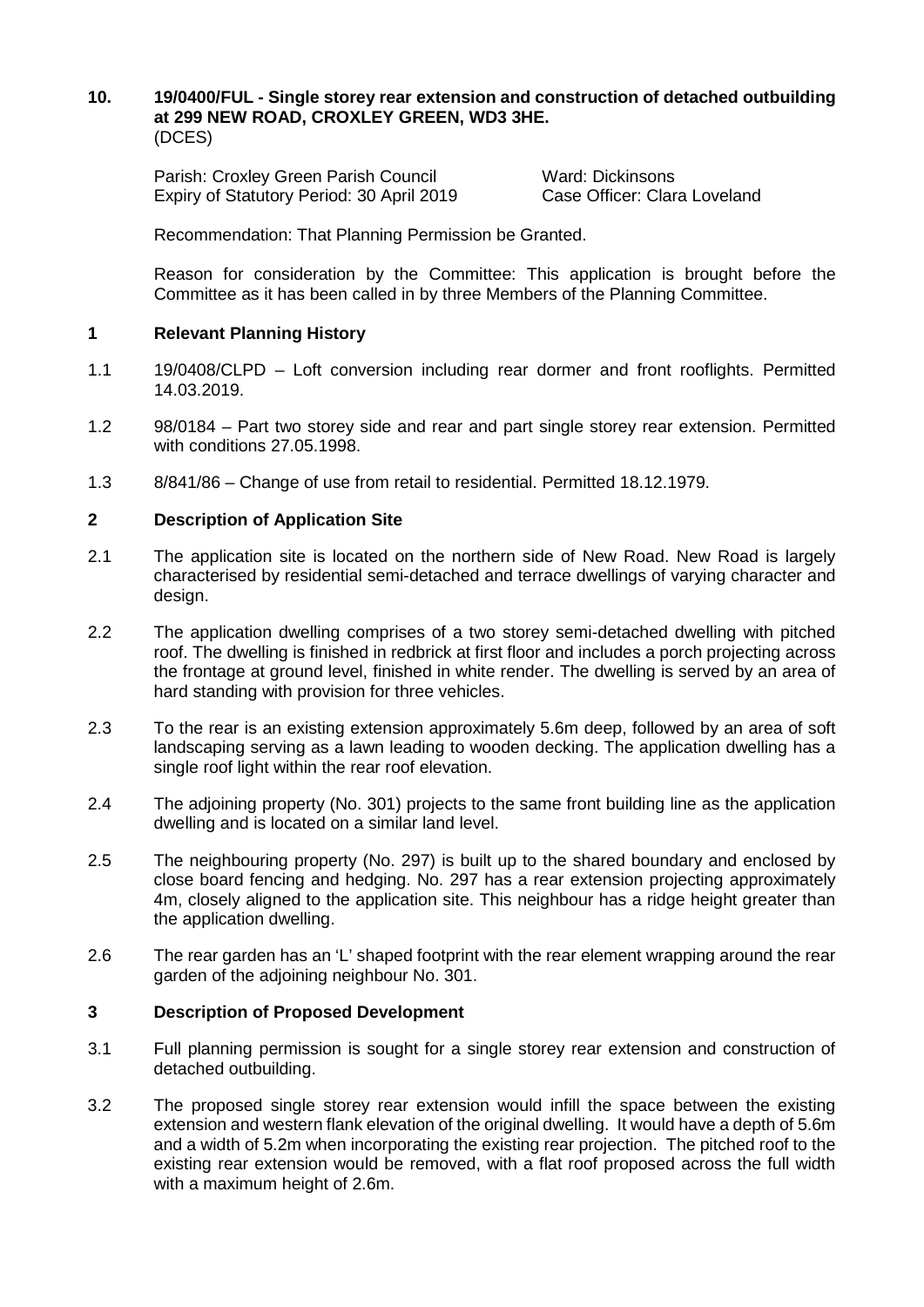3.3 The proposed detached outbuilding would have a depth of 5m, be 6m wide and have a height of 2.5m. It would have a flat rood and glazing within the front (western) elevation. The outbuilding would be positioned to the rear part of the garden where it wraps around the garden of No. 301. The submitted details indicate that the extension would be used for ancillary purposes, be a brick construction finished in yellow/cream render matching the existing dwelling.

# **4 Consultation**

# **4.1 Statutory Consultation**

- 4.1.1 Croxley Green Parish Council: [No response].
- 4.1.2 National Grid: [No response].

# **4.2 Public/Neighbour Consultation**

- 4.2.1 Number consulted: 7
- 4.2.2 No of responses received: 0 objections, 0 letters of support
- 4.2.3 Site Notice: Not applicable Press notice: Not applicable
- 4.2.4 Summary of Responses:
	- Not applicable

### **5 Reason for Delay**

5.1 None.

# **6 Relevant Planning Policy, Guidance and Legislation**

### 6.1 National Planning Policy Framework and National Planning Practice Guidance

On 19 February 2019 the revised National Planning Policy Framework was published. This is read alongside the National Planning Practice Guidance (NPPG). The determination of planning applications is made mindful of Central Government advice and the Local Plan for the area. It is recognised that Local Planning Authorities must determine applications in accordance with the statutory Development Plan, unless material considerations indicate otherwise, and that the planning system does not exist to protect the private interests of one person against another. The 2019 NPPF is clear that "existing policies should not be considered out-of-date simply because they were adopted or made prior to the publication of this Framework. Due weight should be given to them, according to their degree of consistency with this Framework".

The NPPF states that 'good design is a key aspect of sustainable development, creates better places in which to live and work and helps make development acceptable to communities'. The NPPF retains a presumption in favour of sustainable development. This applies unless any adverse impacts of a development would 'significantly and demonstrably' outweigh the benefits.

# 6.2 The Three Rivers Local Development Plan

The application has been considered against the policies of the Local Plan, including the Core Strategy (adopted October 2011), the Development Management Policies Local Development Document (adopted July 2013) and the Site Allocations Local Development Document (adopted November 2014) as well as government guidance. The policies of Three Rivers District Council reflect the content of the NPPF.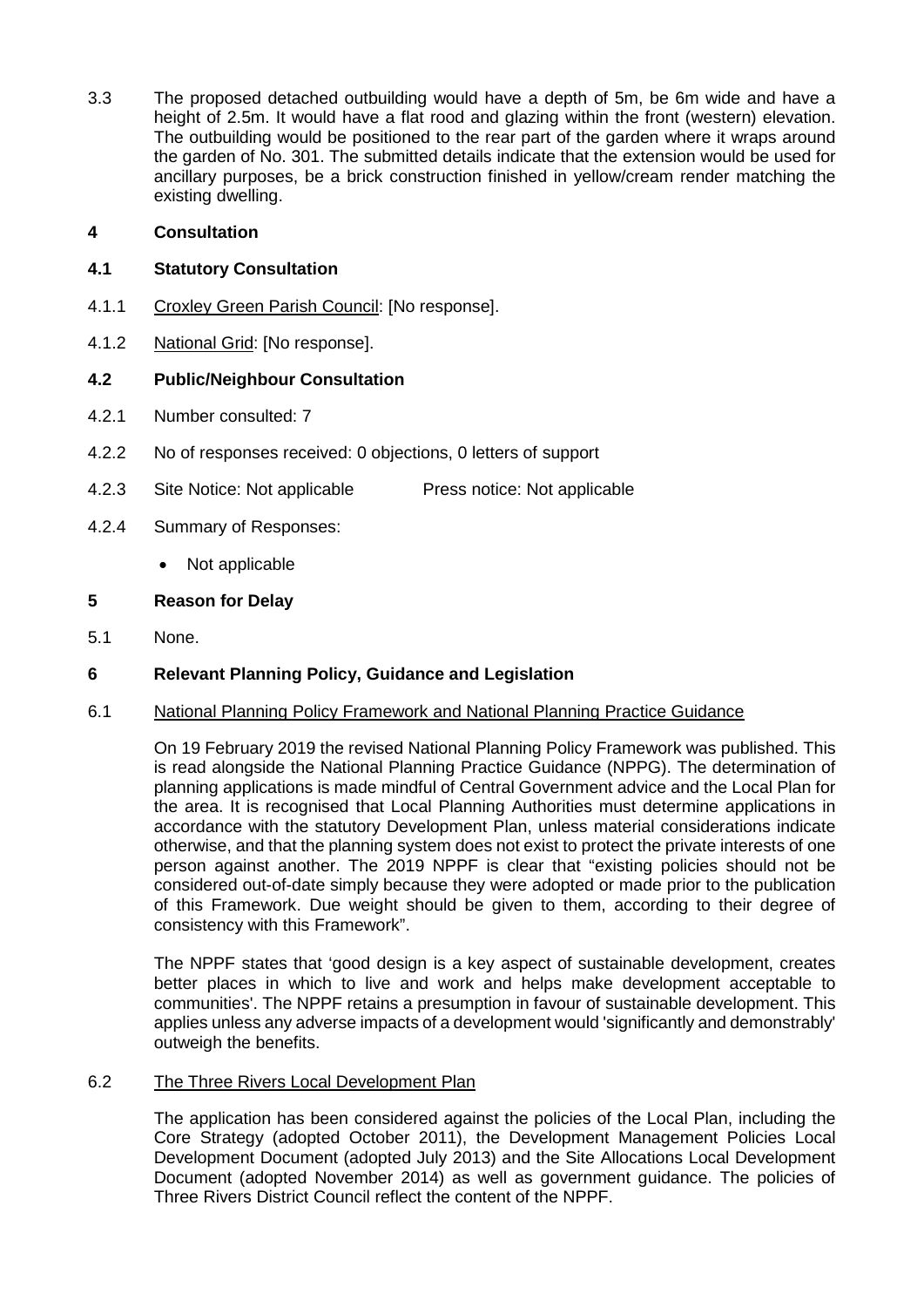The Core Strategy was adopted on 17 October 2011 having been through a full public participation process and Examination in Public. Relevant policies include Policies CP1, CP9, CP10 and CP12.

The Development Management Policies Local Development Document (DMLDD) was adopted on 26 July 2013 after the Inspector concluded that it was sound following Examination in Public which took place in March 2013. Relevant policies include DM1, DM6, DM9, DM13 and Appendices 2 and 5.

The Croxley Green Neighbourhood Plan Referendum Version (adopted December 2018) is also relevant, specifically Policy CA2 and Appendices B and C. The site is within Character Area 3.

6.3 Other

The Community Infrastructure Levy (CIL) Charging Schedule (adopted February 2015).

The Localism Act received Royal Assent on 15 November 2011. The growth and Infrastructure Act achieved Royal Assent on 25 April 2013.

The Wildlife and Countryside Act 1981 (as amended), the Conservation of Habitats and Species Regulations 2010, the Natural Environment and Rural Communities Act 2006 and the Habitat Regulations 1994 may also be relevant.

### **7 Planning Analysis**

#### 7.1 Impact on Character and Street Scene

- 7.1.1 Policy CP1 of the Core Strategy (adopted October 2011) seeks to promote buildings of a high enduring design quality that respect local distinctiveness and Policy CP12 of the Core Strategy (adopted October 2011) relates to design and states that in seeking a high standard of design the Council will expect development proposals to 'have regard to the local context and conserve or enhance the character, amenities and quality of an area'. Development should make efficient use of land but should also respect the 'distinctiveness of the surrounding area in terms of density, character, layout and spacing, amenity, scale, height, massing and use of materials'; 'have regard to the local context and conserve or enhance the character, amenities and quality of an area' and 'incorporate visually attractive frontages to adjoining streets and public spaces'.
- 7.1.2 Policy DM1 and Appendix 2 of the Development Management Policies Local Development Document (adopted July 2013) set out that development should not lead to a gradual deterioration in the quality of the built environment, have a significant impact on the visual amenities of the area and that extensions should respect the existing character of the dwelling, particularly with regard to the roof form, positioning and style of windows and doors, and materials.
- 7.1.3 The Croxley Green Neighbourhood Plan (adopted December 2018) states that new development should seek to conserve and, wherever possible, enhance the key elements of the character and appearance of the Character Areas.
- 7.1.4 As set out in Appendix 2 of the Development Management Policies LDD (adopted July 2013), single storey rear extensions to semi-detached dwellings should generally have a maximum depth of 3.6m.
- 7.1.5 With a depth of 5.6m, the proposed single storey rear extension would fail to comply with the criteria detailed above within DM1 and Appendix 2, of the Development Management Policies Local Development Document (adopted July 2013). However, the proposed extension would not exceed the depth of the existing extension and would infill the narrow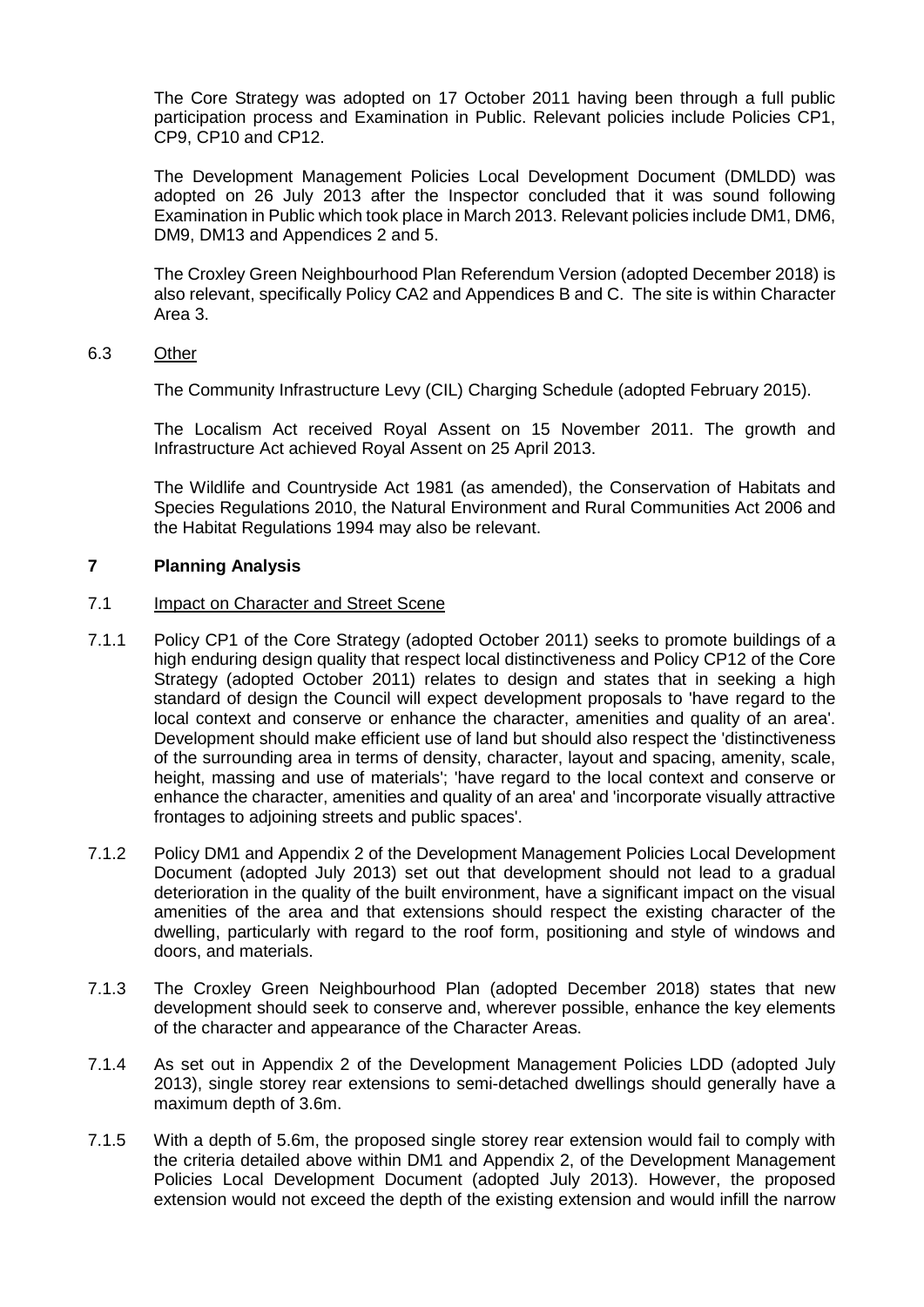space between the existing extension and original flank elevation and would be constructed in materials to match. The existing pitched roof would be removed, with a lower flat roof proposed which would reduce the upper bulk of the development. Similarly, the rear location is such that there would not be opportunity to view the extension from the street. As such, whilst the depth of the extension exceeds the guidance detailed above it is not considered excessive, nor would it become a prominent feature which would cause harm to the character and appearance of the host dwelling, streetscene or area.

- 7.1.6 The proposed outbuilding would be located towards the rear of the site and would not be visible from the streetscene of New Road. The footprint would not appear excessive, with a large rear garden retained and the flat roof design with a maximum height of 2.5 metres would further reduce its prominence.
- 7.1.7 The sizes of outbuildings in the area does vary, however, the proposed outbuilding would appear subordinate to the host dwelling and application site and is considered appropriate for an ancillary outbuilding.
- 7.1.8 In conclusion, it is not considered that the proposed development would result in any adverse impact to the host dwelling or wider area. The development would therefore accord with Policies CP1 and CP12 of the Core Strategy (adopted October 2011), Policy DM1 and Appendix 2 of the Development Management Policies Document (adopted July 2013) and Policy CA2 and Appendices B and C of the Croxley Green Neighbourhood Plan (2018).

# 7.2 Impact on amenity of neighbours

- 7.2.1 Policy CP12 of the Core Strategy states that development should 'protect residential amenities by taking into account the need for adequate levels of disposition of privacy, prospect, amenity and garden space'.
- 7.2.2 Policy DM1 and Appendix 2 of the Development Management Policies document set out that development should not result in the loss of light to the windows of neighbouring properties nor allow overlooking, and should not be excessively prominent in relation to adjacent properties.
- 7.2.3 The proposed single storey rear extension at the application site infills the space adjacent to a previously implemented extension. There would be no impact on No. 301 as the extension would be screened by the existing rear projection and the roof height closest to this boundary would be reduced. The extension would be set off the boundary with No. 297 which has an existing rear projection of similar depth such that it is not considered that the extension would result in demonstrable harm given the spacing and design incorporating low flat roof. Therefore, the proposed extension would not cause any loss of light or result in an overbearing development as experienced by either neighbour.
- 7.2.4 The proposed extension would not include flank windows therefore, the privacy of the adjacent neighbours would be maintained. The proposed ground floor glazing within the rear elevation of the proposed extension would primarily overlook the private amenity space of the application dwelling. As such, it is not considered that any overlooking would occur towards either neighbour.
- 7.2.5 The proposed outbuilding would be located to the rear of the application site. It would be sited sufficient distance from all neighbouring dwellings (including No's. closest to opposing neighbours (No. 5 and 7 Springfield Close to the rear) that it would not result in harm by virtue of overshadowing or loss of light. Additionally, fenestration within with the front elevation would face into the garden of the application dwelling and would not face towards any neighbouring dwelling. The existing boundary treatments would provide a degree of screening with the outbuilding not appearing prominent due to its scale and maximum height of 2.5 metres.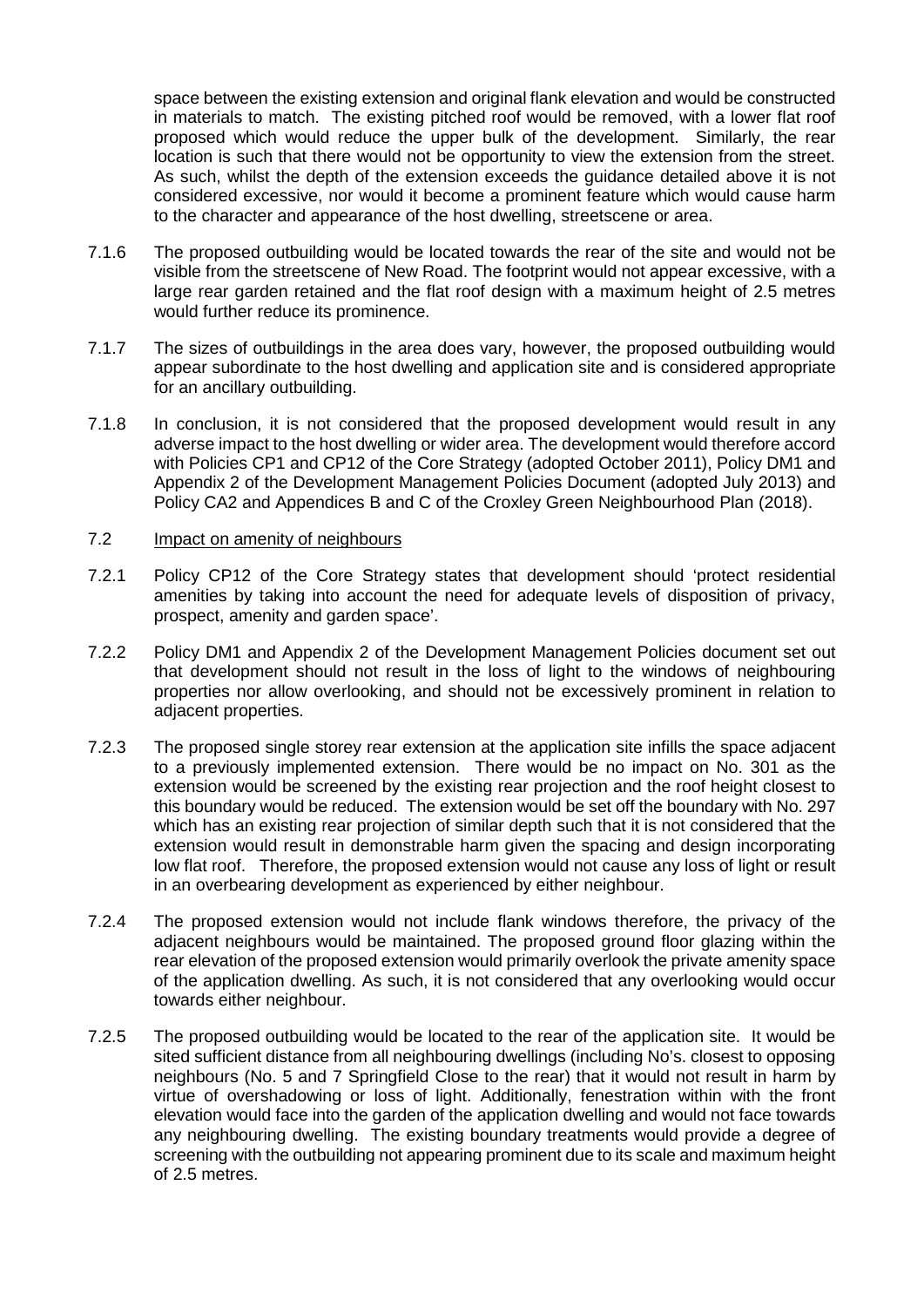- 7.2.6 The proposed outbuilding is to be ancillary to the application dwelling and used for working from home by the residents of the application dwelling and therefore there will be no increase in the number of visitors to the site.
- 7.2.7 The proposed development is not considered to result in any adverse impact upon neighbouring occupiers and is acceptable in accordance with Policies CP1 and C12 of the Core Strategy (adopted October 2011) and Policy DM1 and Appendix 2 of the Development Management Policies document (adopted July 2013).

#### 7.3 Amenity Space Provision for future occupants

7.3.1 Policy CP12 of the Core Strategy states that development should take into account the need for adequate levels and disposition of amenity and garden space. Section 3 (Amenity Space) of Appendix 2 of the Development Management Policies document provides indicative levels of amenity/garden space provision. The application site benefits from 4 bedrooms and from a private amenity space measuring approximately 174sqm. Given the indicative amenity space standard for a 4 bedroom dwelling is 104sqm, the rear private amenity space is considered sufficient in size to adequately serve current and future occupiers of the dwelling following the proposed development.

#### 7.4 Wildlife and Biodiversity

- 7.4.1 Section 40 of the Natural Environment and Rural Communities Act 2006 requires Local Planning Authorities to have regard to the purpose of conserving biodiversity. This is further emphasised by regulation 3(4) of the Habitat Regulations 1994 which state that Councils must have regard to the strict protection for certain species required by the EC Habitats Directive.
- 7.4.2 The protection of biodiversity and protected species is a material planning consideration in the assessment of applications in accordance with Policy CP9 of the Core Strategy (adopted October 2011) and Policy DM6 of the DMLDD. National Planning Policy requires Local Authorities to ensure that a protected species survey is undertaken for applications that may be affected prior to determination of a planning application.
- 7.4.3 The application has been submitted with a Biodiversity Checklist and states that no protected species or biodiversity interests will be affected as a result of the application. The Local Planning Authority is not aware of any records of bats (or other protected species) within the immediate area that would necessitate further surveying work being undertaken.

#### 7.5 Trees and Landscaping

- 7.5.1 Policy DM6 states that proposals should demonstrate that existing trees, hedgerows and woodlands will be safeguarded and managed during and after development in accordance with the relevant British Standard.
- 7.5.2 There is a tree located within the rear garden of the application site however it is not protected by a tree preservation order. The submitted application form states that the proposed development would not result in the loss of any existing trees within the site.

#### 7.6 Highways, Access and Parking

7.6.1 Core Strategy Policy CP10 (adopted October 2011) requires development to make adequate provision for all users, including car parking. Policy DM13 in the Development Management Policies document (adopted July 2013) states that development should make provision for parking in accordance with the Parking Standards set out within Appendix 5. The Parking Standards require 4 bedroom residential dwellings to have 3 assigned spaces within the curtilage.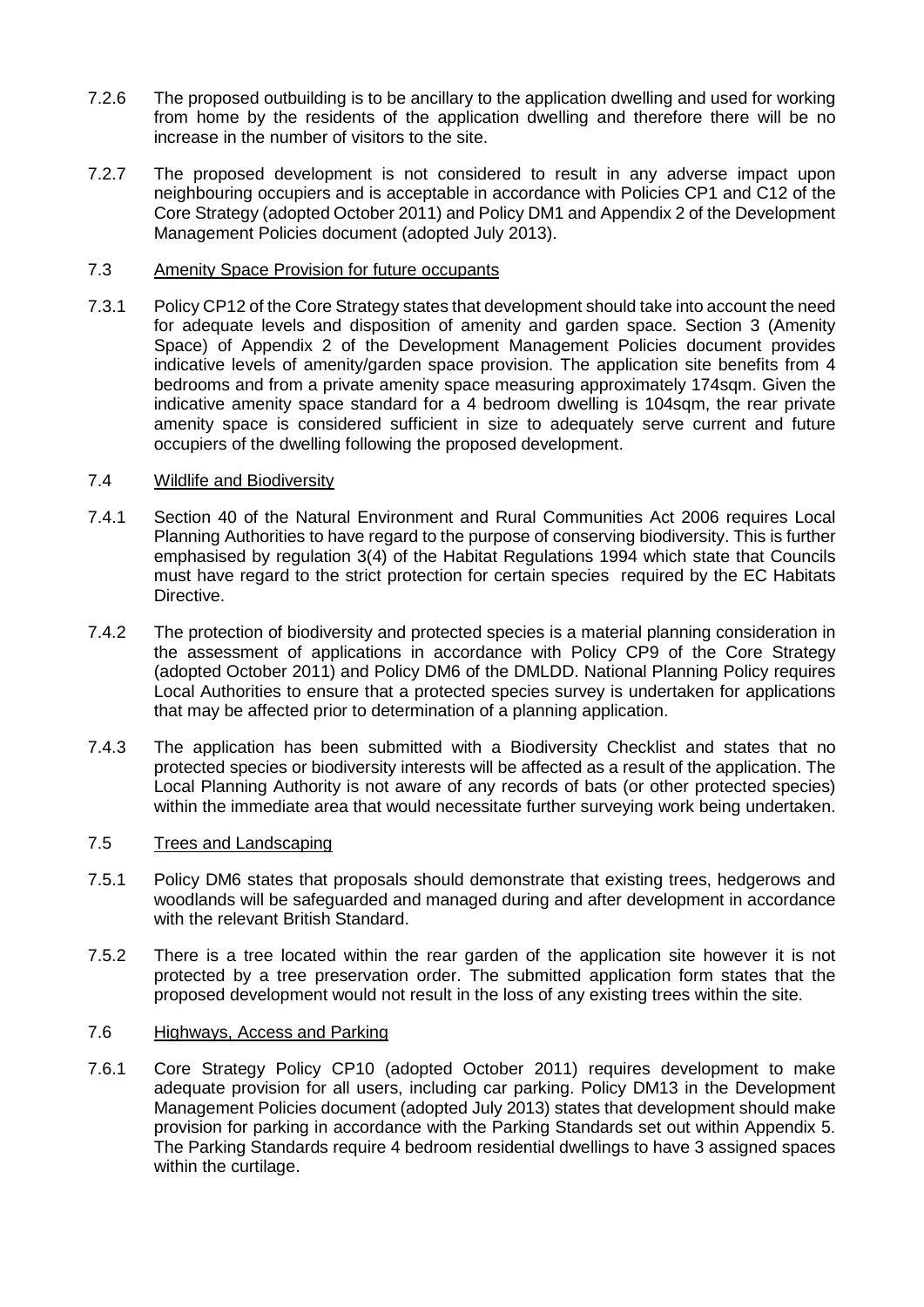7.6.2 The parking layout within the application site is sufficient and adheres to the Parking Standards. There would be no increase in bedrooms.

#### 7.7 Use of outbuilding

7.7.1 The outbuilding is proposed for ancillary purposes and is not intended for use as a separate residential or commercial unit.

#### **8 Recommendation**

- 8.1 That PLANNING PERMISSION BE GRANTED subject to the following conditions:
	- C1 The development hereby permitted shall be begun before the expiration of three years from the date of this permission.

Reason: In pursuance of Section 91(1) of the Town and Country Planning Act 1990 and as amended by the Planning and Compulsory Purchase Act 2004.

C2 The development hereby permitted shall be carried out in accordance with the following approved plans: SG/299/2019; SG/299/2018B.

Reason: For the avoidance of doubt, and in the proper interests of planning in accordance with Policies CP1, CP9, CP10 and CP12 of the Core Strategy (adopted October 2011), Policies DM1, DM6, DM9 and DM13 and Appendices 2 and 5 of the Development Management Policies (adopted July 2013) and Policy CA2 and Appendices B and C of the Croxley Green Neighbourhood Plan (2018).

C3 Unless specified on the approved plans, all new works or making good to the retained fabric shall be finished to match in size, colour, texture, and profile those of the existing dwelling.

Reason: To prevent the development being constructed in inappropriate materials in accordance with Policies CP1 and CP12 of the Core Strategy (adopted October 2011) and Policy DM1 and Appendix 2 of the Development Management Policies LDD (adopted July 2013).

#### 8.2 Informatives:

I1 With regard to implementing this permission, the applicant is advised as follows:

All relevant planning conditions must be discharged prior to the commencement of work. Requests to discharge conditions must be made by formal application. Fees are £116 per request (or £34 where the related permission is for extending or altering a dwellinghouse or other development in the curtilage of a dwellinghouse). Please note that requests made without the appropriate fee will be returned unanswered.

There may be a requirement for the approved development to comply with the Building Regulations. Please contact Hertfordshire Building Control (HBC) on 0208 207 7456 or at buildingcontrol@hertfordshirebc.co.uk who will be happy to advise you on building control matters and will protect your interests throughout your build project by leading the compliance process. Further information is available at www.hertfordshirebc.co.uk.

Community Infrastructure Levy (CIL) - Your development may be liable for CIL payments and you are advised to contact the CIL Officer for clarification with regard to this. It is a requirement under Regulation 67 (1), Regulation 42B(6) (in the case of residential annexes or extensions), and Regulation 54B(6) (for self-build housing) of The Community Infrastructure Levy Regulations 2010 (As Amended) that a Commencement Notice (Form 6) is submitted to Three Rivers District Council as the